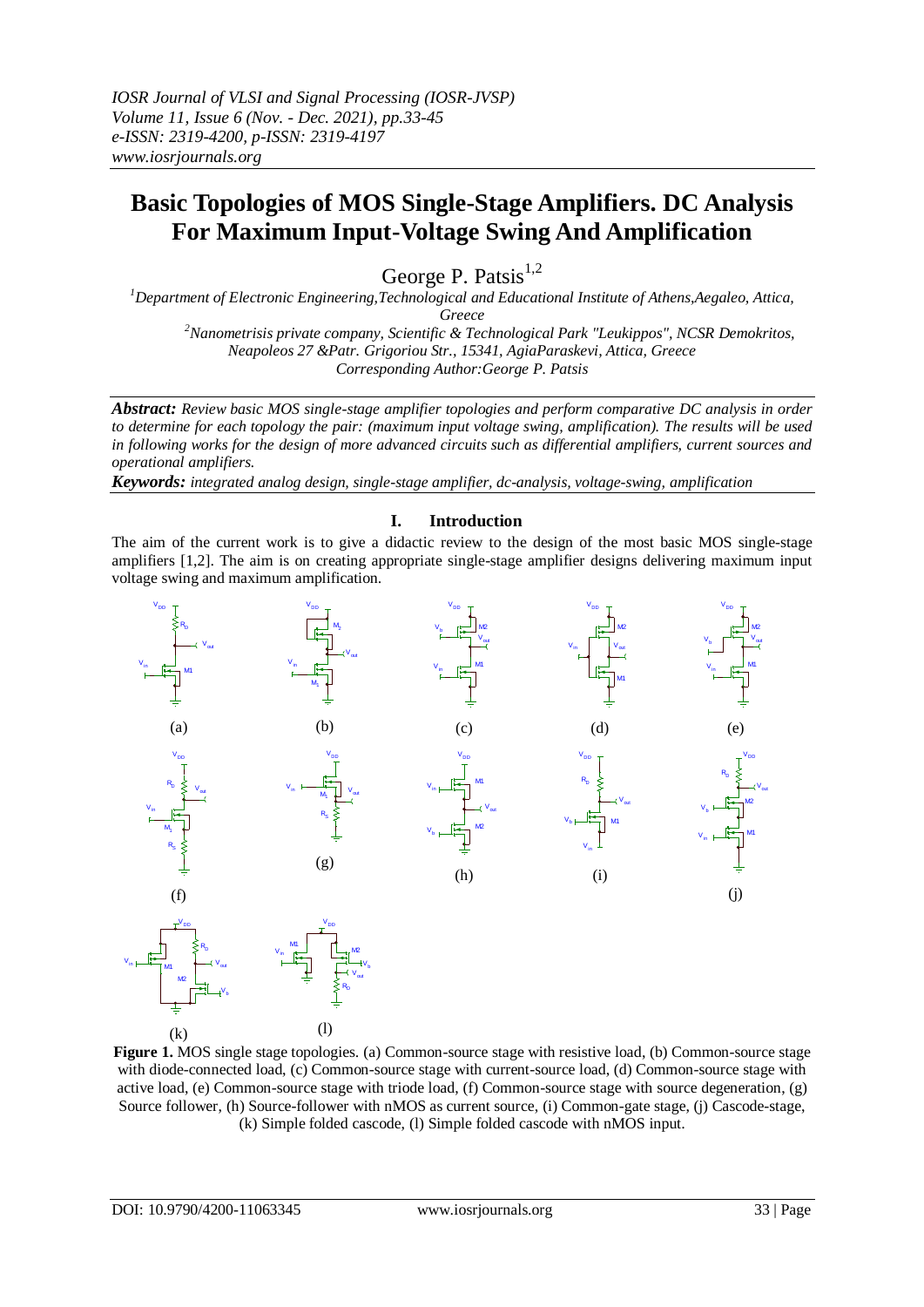Figure 1 shows the topologies that will be studied, specifically the: (a) Common-source stage with resistive load, (b) Common-source stage with diode-connected load, (c) Common-source stage with currentsource load, (d) Common-source (CS) stage with active load, (e) Common-source stage with triode load, (f) Common-source stage with source degeneration, (g) Source follower (CD), (h) Source-follower with nMOS as current source, (i) Common-gate (CG) stage, (j) Cascode-stage, (k) Simple folded cascode, (l) Simple folded cascode with nMOS input.

Figure 2 shows qualitatively the standard DC characteristic of common-source stage (with resistive load), the common-drain stage (source-follower) and the common-gate stage. Section II presents the basic assumptions followed by all designs.

Section III presents the DC analysis results for the proper transistor sizing for all the topologies. Section IV presents the DC comparison of the standard (CS, CD, and CG) topologies, Section V presents the DC comparison of all the CS topologies. Section VI presents the DC comparison of the CD topologies. Finally, section VII presents the quantification of the CG topology DC curve.





#### **II. Design And Simulation Considerations**

In the following simulations, enhancement MOSFETs with 4 terminals are used. The simulation are performed using TINA Pro 9 design suite [3]. The MOS model used is the built-in TINA's BSIM3 version of SPICE, with transistor parameters for nMOS and pMOS shown in Table 1 and Table 2, respectively.In all topologies the pMOSback-gate electrode is connected to *V<sub>DD</sub>*and thenMOS back-gate electrode in the ground. The simple folded-cascode and simple folded-cascode with nMOS input, will use biasing current sources and Fig. 3 shows appropriate biasing of nMOS and pMOS that can be used as current-sources for 10mA and 5mA.



**Figure 3**. Appropriate bias and sizing to obtain approximately (a) 10mA and (b) 5mA constant current-sources with a pMOS and annMOS. These are used to bias devices when necessary.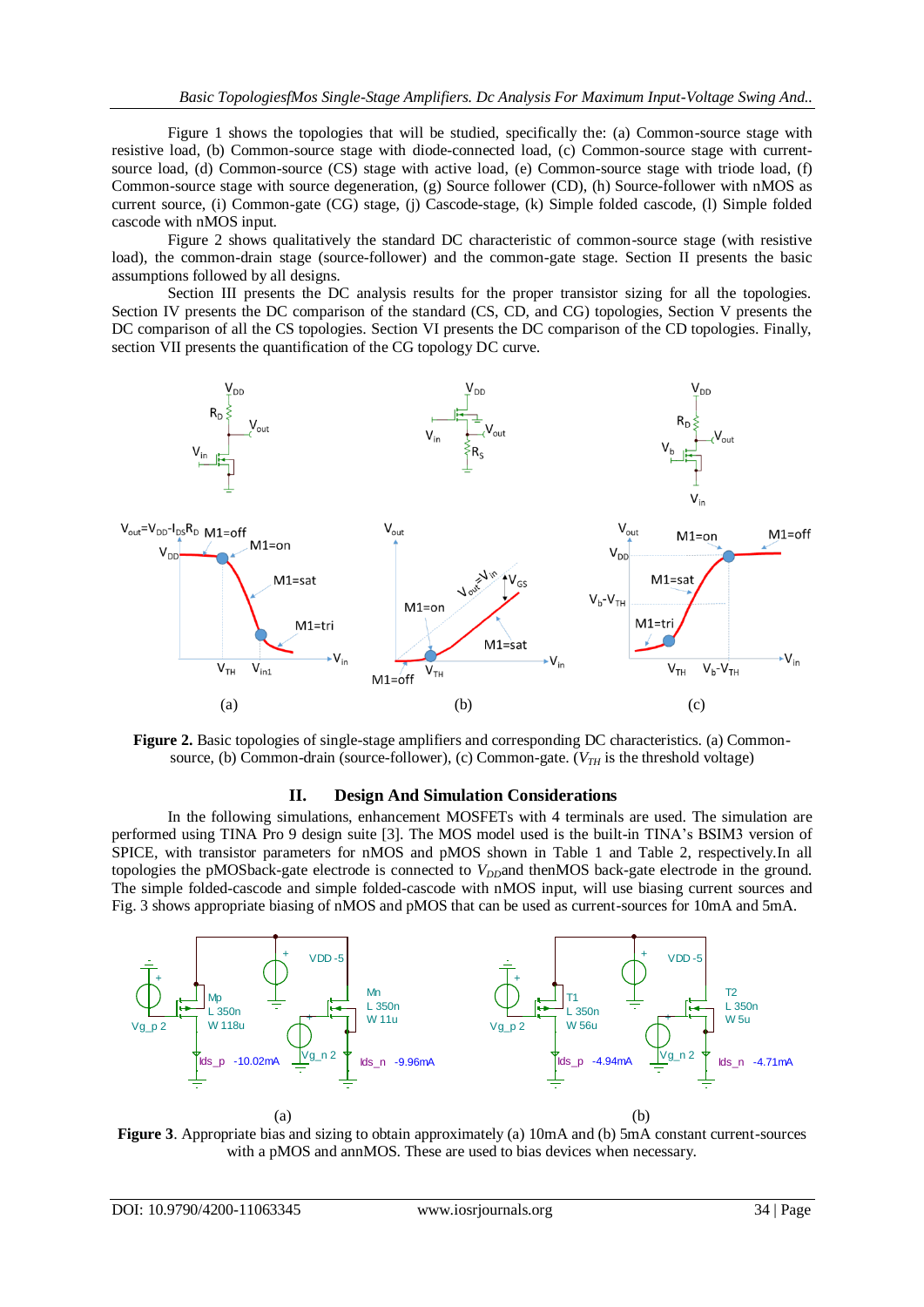|                                             |                  | $\alpha$ and $\beta$ is not been $\beta$ in the parameters. |                  |                                  |                  |
|---------------------------------------------|------------------|-------------------------------------------------------------|------------------|----------------------------------|------------------|
| vthO<br>M                                   | 700m             | pelm<br>H                                                   | 1.3 <sup>°</sup> | Wwl<br>[m]                       | 'n               |
| $N^{\wedge}$ $\leq$<br>k1                   | 500m             | pdiblc1<br>$[ \cdot ]$                                      | 390m             | U.<br>[m]                        | 0                |
| k2<br>H                                     | 0.               | pdiblc2<br>$\lbrack \cdot \rbrack$                          | 8.6 <sub>m</sub> | Lln<br>$\lbrack \cdot \rbrack$   | 1                |
| kЗ<br>$\lceil \cdot \rceil$                 | 80               | pdiblcb<br>[1N]                                             | n.               | Lw<br>[m]                        | 0                |
| k3b<br>[1N]                                 | o.               | drout<br>$\lbrack \cdot \rbrack$                            | 560m             | Lwn<br>$\lbrack \cdot \rbrack$   | 1                |
| wO<br>[m]                                   | 2.5 <sub>u</sub> | pscbe1<br>[N/m]                                             | 424M             | Lwl<br>[m]                       | Ō.               |
| nlx<br>[m]                                  | 174n             | pscbe2<br>[m/V]                                             | 10u              | ute<br>$\lbrack \cdot \rbrack$   | $-1.5$           |
| vbm<br>M                                    | -3               | $[\cdot]$<br>pvag                                           | O.               | kt1<br>M                         | $-110m$          |
| 0/vb<br>$[\cdot]$                           | $2.2^{\circ}$    | M.<br>delta                                                 | 10 <sub>m</sub>  | kt11<br>[Vm]                     | 0.               |
| dvt1<br>$[\cdot]$                           | 530m             | ngate<br>[1/cm <sup>3</sup> ]                               | 0                | kt2<br>$\lceil \cdot \rceil$     | 22m              |
| [1N]<br>dvt2                                | $-32m$           | alpha0<br>[m/V]                                             | o.               | [m/V]<br>ua1                     | 4.31n            |
| dvt0w<br>[1/m]                              | o.               | beta0<br>N                                                  | 30               | [ [m/V]<br>ub1                   | $-7.61E - 18$    |
| dvt1w<br>[1/m]                              | 5.3M             | rsh [Ohm/square]                                            | n.               | [m/ $V^2$ [1/ $V$ ]<br>uc1       | $-56p$           |
| [1N]<br>dvt2w                               | $-32m$           | js –<br>[A/m <sup>2</sup> ]                                 | 100u             | [m/s]<br>at                      | 33k              |
| $[m^2N/s]$<br>u0.                           | 67m              | [A/m]<br>jsw                                                | ٥                | [Ohm·µm]<br>prt                  | o.               |
| [mN]<br>ua.                                 | 2.25n            | $\lbrack \cdot \rbrack$<br>xpart                            | ō                | [m]<br>tox                       | 15n              |
| $[$ [m $\mathcal{N}$ f $]$ ]<br>ub.         | 5.87E-19         | [F/m]<br>cgso                                               | ō                | [m]<br>×j.                       | 150 <sub>n</sub> |
| uc [m/Vº 1/V]                               | $-46.5p$         | [F/m]<br>cado                                               | ō                | $N^*$ kl<br>gamma1               | n                |
| vsat<br>[m/s]                               | 80k              | [F/m]<br>cgbo                                               | o.               | gamma2 [V^12]                    | n                |
| $[\cdot]$<br>aO.                            | 1                | [F/m <sup>2</sup> ]<br>cj                                   | 500u             | 1/cm <sup>3</sup><br>npeak       | $1.7E + 17$      |
| [1N]<br>ags                                 | ٥                | [F/m]<br>cisw                                               | 500 <sub>D</sub> | nsub<br>[1/cm <sup>3</sup> ]     | 6.0E+16          |
| ЬΟ.<br>[m]                                  | ٥                | [F/m]<br>ciswg                                              | 500 <sub>p</sub> | [V]<br>vbx                       | n                |
| Ы.<br>[m]                                   | ō                | $\lbrack \cdot \rbrack$<br>mį                               | 500 <sub>m</sub> | [m]<br>xt.                       | 155 <sub>n</sub> |
| [1N]<br>keta                                | $-47m$           | $[\cdot]$<br>misw                                           | 330m             | vfbcv<br>$\mathbb{N}$            | -1               |
| [1N]<br>a1                                  | ٥                | pwajm.<br>$\mathbb{H}$                                      | 330m             | <b>Lmin</b><br>[m]               | n                |
| a2.<br>$\lbrack \cdot \rbrack$              | 1                | M<br>pb                                                     | 1                | Lmax<br>[ <sub>m</sub> ]         | 1                |
| rdsw<br>[Ohm-um]                            | ō                | wada.<br>M                                                  | 1                | <b>Wmin</b><br>[m]               | ō                |
| $[V^{\uparrow}[\cdot \mathcal{V}]]$<br>prwb | ō                | pbswg<br>M.                                                 |                  | Wmax<br>[m]                      |                  |
| [1N]<br>prwg                                | ō                | nį.<br>H.                                                   |                  | NoiA<br>$[\cdot]$                | $1.0E + 20$      |
| $\lbrack \cdot \rbrack$<br>Wľ               | 1                | $\left[\cdot\right]$<br>xti                                 | 3                | <b>NoiB</b><br>$[\cdot]$         | 50 <sub>k</sub>  |
| Wint<br>[m]                                 | ō                | [F/m]<br>cgsl                                               | ö                | NoiC<br>$[\cdot]$                | $-1.4p$          |
| Lint<br>[m]                                 | ō                | cgdl<br>[F/m]                                               | ō                | [N/m]<br>em                      | 41M              |
| [m/V]<br>dwa                                | ō                | ckappa [F/m]                                                | 600m             | af<br>H                          | 1                |
| $[m/V^*12]$<br>dwb                          | n                | cf<br>[F/m]                                                 | 0                | $[\cdot]$<br>ef                  | 1                |
| [ <sub>M</sub> ]<br>voff                    | $-80m$           | cle<br>[m]                                                  | 100n             | kf<br>$[ \cdot ]$                | n                |
| nfactor<br>$\lbrack \cdot \rbrack$          |                  | cle<br>$[\cdot]$                                            | 600m             | [°C]<br>tnom                     | 27               |
| etaO.<br>$[\cdot]$                          | 80 <sub>m</sub>  | dle<br>[ <sub>m</sub> ]                                     | ٥                | [ <sub>m</sub> ]<br>$\mathbf{L}$ | 10u              |
| [1N]<br>etab                                | $-70m$           | dwc<br>[m]                                                  | 0                | [m]<br>W.                        | 10u              |
| $[\cdot]$<br>dsub                           | 560m             | elm<br>$[\cdot]$                                            | 5                | mobMod [-[flag]]                 | 1                |
| [F/m <sup>2</sup> ]<br>cit                  | n                | WI.<br>[m]                                                  | ٥                | capMod [-[flag]]                 | $\overline{2}$   |
| [F/m <sup>2</sup> ]<br>edse.                | 240u             | Wln<br>$\lbrack \cdot \rbrack$                              |                  | ngsMod [-[flag]]                 | 0                |
| cdscb [F/(Vm <sup>2</sup> )]                | ٥                | Ww.<br>[m]                                                  | ٥                | noiMod [-[flag]]                 |                  |
| edsed IF/Mm?11                              | n                | And Company<br>$\blacksquare$                               |                  | hinl Init [-(flan]]              |                  |

# **Table 1.** nMOS-BSIM3 SPICE parameters.

**Table 2.** pMOS-BSIM3 SPICE parameters.

| vth0<br>M                       | $-700m$          | pclm<br>H                       | 1.3              | Wwl<br>[m]                                                                                                                                                                                                 | o                |
|---------------------------------|------------------|---------------------------------|------------------|------------------------------------------------------------------------------------------------------------------------------------------------------------------------------------------------------------|------------------|
| $[V^{\wedge}$ $k]$<br>k1        | 500 <sub>m</sub> | pdiblc1<br>$[\cdot]$            | 390m             | LI<br>[m]                                                                                                                                                                                                  | n                |
| k <sub>2</sub><br>$[\cdot]$     | ٥                | pdiblc2<br>$[\cdot]$            | 8.6m             | LIn<br>$[\cdot]$                                                                                                                                                                                           | 1                |
| k3<br>$[\cdot]$                 | 80               | [1N]<br>pdiblcb                 | 0                | [m]<br>Lw                                                                                                                                                                                                  | o                |
| k3b<br>[1N]                     | ō                | drout<br>$[\cdot]$              | 560 <sub>m</sub> | Lwn<br>$[\cdot]$                                                                                                                                                                                           | 1                |
| wŪ<br>[m]                       | 2.5 <sub>u</sub> | [N/m]<br>pscbe1                 | 424M             | Lwl<br>[m]                                                                                                                                                                                                 | ō                |
| nlx<br>[m]                      | 174 <sub>n</sub> | pscbe2<br>[m/V]                 | 10u              | ute<br>$[\cdot]$                                                                                                                                                                                           | $-1.5$           |
| [1]<br>vbm                      | -3               | $\lbrack \cdot \rbrack$<br>pvag | o                | M)<br>kt1                                                                                                                                                                                                  | $-110m$          |
| dvt0<br>$\lbrack \cdot \rbrack$ | 2.2              | M)<br>delta                     | 10 <sub>m</sub>  | kt11<br>[Vm]                                                                                                                                                                                               | o                |
| dvt1<br>$\lbrack \cdot \rbrack$ | 530m             | [1/cm <sup>3</sup> ]<br>ngate   | o                | kt2<br>$[\cdot]$                                                                                                                                                                                           | 22m              |
| dvt2<br>[1N]                    | $-32m$           | alpha0<br>[m/V]                 | ö                | [m/V]<br>ua1                                                                                                                                                                                               | 4.31n            |
| dvt0w<br>[1/m]                  | ٥                | N<br>beta0                      | 30               | $[(m/V)^2]$<br>ub1                                                                                                                                                                                         | $-7.61E - 18$    |
| dvt1w<br>[1/m]                  | 5.3M             | rsh [Ohm/square]                | ō                | uc1<br>$[m/V2]$ $N$ ]                                                                                                                                                                                      | $-56p$           |
| dvt2w<br>[1N]                   | $-32m$           | is<br>[A/m <sup>2</sup> ]       | 100u             | [m/s]<br>at.                                                                                                                                                                                               | 33k              |
| [m <sup>2</sup> /V/s]<br>u0     | 25m              | [A/m]<br>isw                    | Ō                | <b>prt</b><br>[Ohm·µm]                                                                                                                                                                                     | o.               |
| [m/V]<br>ua                     | 2.25n            | $[\cdot]$<br>xpart              | ö                | tox<br>[m]                                                                                                                                                                                                 | 15n              |
| [ImN]<br>ub                     | 5.87E-19         | [F/m]<br>cgso                   | o                | хį<br>[m]                                                                                                                                                                                                  | 150 <sub>n</sub> |
| $[m/V2]$ 1/V]<br>uc.            | $-46.5p$         | [F/m]<br>cgdo                   | ö                | $N^2$ $\approx$<br>gamma1                                                                                                                                                                                  | o                |
| [m/s]<br>vsat                   | 80 <sub>k</sub>  | cqbo<br>[F/m]                   | o                | $N^2$ $\approx$<br>gamma2                                                                                                                                                                                  | o                |
| $[\cdot]$<br>a0                 | 1                | [F/m <sup>2</sup> ]<br>cj       | 500u             | npeak<br>[1/cm <sup>3</sup> ]                                                                                                                                                                              | $1.7E + 17$      |
| [1N]<br>ags                     | o                | cisw<br>[F/m]                   | 500 <sub>p</sub> | nsub<br>[1/cm <sup>3</sup> ]                                                                                                                                                                               | $6.0E + 16$      |
| bО<br>[m]                       | ö                | [F/m]<br>ciswq                  | 500 <sub>p</sub> | vbx<br>[1]                                                                                                                                                                                                 | ō                |
| [ <sub>m</sub> ]<br>Ь1          | ō                | $\lbrack \cdot \rbrack$<br>mį   | 500 <sub>m</sub> | xt.<br>[m]                                                                                                                                                                                                 | 155 <sub>n</sub> |
| [1N]<br>keta                    | $-47m$           | $\mathbb{H}$<br>mjsw            | 330m             | vfbcv<br>M)                                                                                                                                                                                                | $\mathbf{F}$     |
| [1N]<br>a1                      | ō                | $[\cdot]$<br>miswq              | 330m             | Lmin<br>[m]                                                                                                                                                                                                | 0                |
| a <sup>2</sup><br>$[\cdot]$     | 1                | pb<br>M                         |                  | Lmax<br>[m]                                                                                                                                                                                                | 1                |
| rdsw<br>[Ohm-um]                | o                | pbsw<br>[V]                     |                  | Wmin<br>[m]                                                                                                                                                                                                | o                |
| $[V^(·k)]$<br>prwb              | ö                | [1]<br>pbswq                    |                  | Wmax<br>[m]                                                                                                                                                                                                | 1                |
| [1N]<br>prwg                    | o                | nį.<br>$\lbrack \cdot \rbrack$  |                  | NoiA<br>$[\cdot] % \centering % {\includegraphics[width=0.9\textwidth]{images/TrDiS/NR_WU.pdf} \caption{The figure shows the results of the estimators in the left and right.} \label{fig:TrDiS/NR_WU}} %$ | $9.9E + 18$      |
| H<br>WE                         | 1                | $[\cdot]$<br>xti                | 3                | NoiB<br>$[\cdot] % \centering % {\includegraphics[width=0.9\textwidth]{images/TrDiS/NR_WU.pdf} \caption{The figure shows the results of the estimators in the left and right.} \label{fig:TrDiS/NR_WU}} %$ | 2.4k             |
| Wint<br>[m]                     | o                | [F/m]<br>casl                   | Ō                | NoiC<br>$[\cdot]$                                                                                                                                                                                          | 1.4 <sub>p</sub> |
| Lint<br>[ <sub>m</sub> ]        | ö                | [F/m]<br>cadl                   | ö                | N/m<br>em                                                                                                                                                                                                  | 41M              |
| [mN]<br>dwa                     | o                | ckappa<br>[F/m]                 | 600m             | af<br>$[\cdot]$                                                                                                                                                                                            | 1                |
| $[m/V^*k]$<br>dwb               | ö                | cf<br>[F/m]                     | o                | ef<br>$\lbrack \cdot \rbrack$                                                                                                                                                                              | 1                |
| voff<br>M                       | $-80m$           | clc<br>[m]                      | 100n             | kf<br>$[\cdot]$                                                                                                                                                                                            | o                |
| $[\cdot]$<br>nfactor            | 1                | cle<br>$[\cdot]$                | 600m             | [°C]<br>tnom                                                                                                                                                                                               | 27               |
| $[\cdot]$<br>etaO               | 80 <sub>m</sub>  | dle<br>[m]                      | o                | [m]                                                                                                                                                                                                        | 10u              |
| etab<br>[1N]                    | $-70m$           | dwc<br>[m]                      | o                | [ <sub>m</sub> ]<br>W                                                                                                                                                                                      | 10u              |
| $[\cdot]$<br>dsub               | 560m             | elm<br>$\lbrack \cdot \rbrack$  | 5                | mobMod [-[flag]]                                                                                                                                                                                           | 1                |
| [F/m <sup>2</sup> ]<br>cit      | o                | WI<br>[m]                       | ō                | capMod [-[flag]]                                                                                                                                                                                           | $\overline{2}$   |
| cdsc<br>[F/m <sup>2</sup> ]     | 240u             | Wln<br>$\left[\cdot\right]$     |                  | ngsMod [-[flag]]                                                                                                                                                                                           | o                |
| cdscb [F/[Vm2]]                 | o                | Ww<br>[m]                       | o                | noiMod [-(flag)]                                                                                                                                                                                           | 1                |
| cdscd [F/(Vm2)]                 | o                | Wwn<br>$[\cdot]$                |                  | binUnit [-[flag]]                                                                                                                                                                                          |                  |

# **III. DC Analysis For Transistor Sizing**

The following subsections consider each topology in detail, simulating mainly the transistor width *W* and the external resistances  $R_D$  and  $R_S$ , in order to get anappropriate DC  $V_{in}$ <sup>*V*<sub>out</sub> curve, capable of allowing high</sup> input- voltage swing and high amplification if the circuit is biased properly. In all cases,  $V_{DD} = 5V$ ,  $V_{in} = 0.5V$ , *L=0.35μm.*

 $\overline{1}$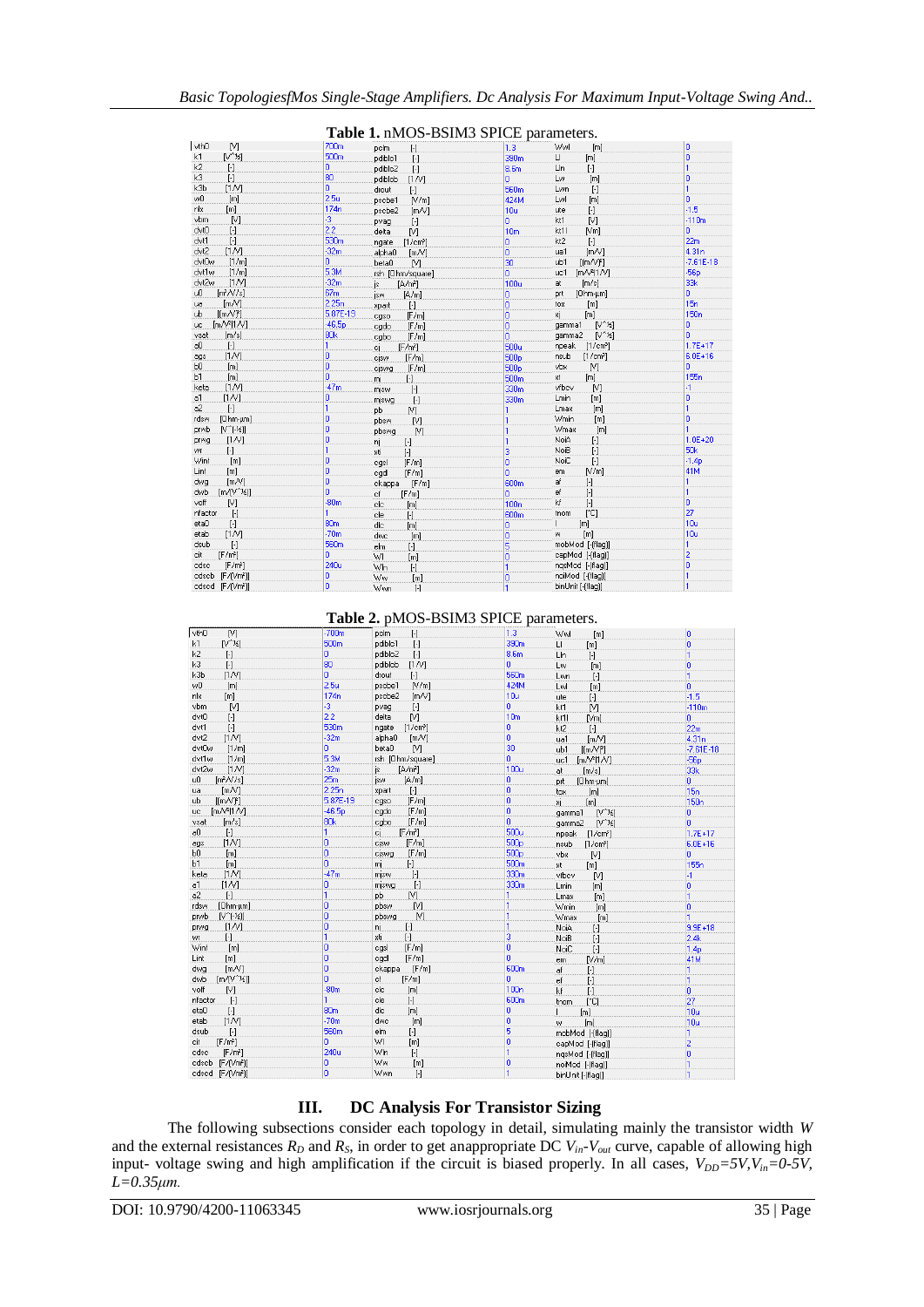# *A. COMMON-SOURCE STAGE WITH RESISTIVE LOAD*

Figure 4 considers the common-source stage topology for various *W*s. The *W=100μm*and  $R<sub>D</sub>=1kOhmare considered as acceptable values for this topology, for the overall stage comparison that will$ follow.



**Figure 4.**DC analysis of common-stage with resistive load amplifier for various *Ws*, and  $R_D = lkOhm$ .

#### *B. COMMON-SOURCE STAGE WITH DIODE-CONNECTED LOAD*

Figure 5 considers the common-source stage with diode-connected load topology for various *W*s for transistor *M3*. The  $W_3 = 1 \mu$  *M*<sup>2</sup>  $\mu$ <sup>2</sup>*z*  $\mu$  *M*<sup>2</sup>  $\mu$ <sup>2</sup> *M*<sup>2</sup>  $\mu$ <sup>2</sup> *M*<sup>2</sup> *M*<sup>2</sup> *M*<sup>2</sup> *M*<sup>2</sup> *M*<sup>2</sup> *M*<sup>2</sup> *M*<sup>2</sup> *M*<sup>2</sup> *M*<sup>2</sup> *M*<sup>2</sup> *M*<sup>2</sup> *M*<sup>2</sup> *M*<sup>2</sup> *M*<sup>2</sup> *M*<sup>2</sup> *M*<sup>2</sup> *M*<sup>2</sup> *M*<sup>2</sup> *M*<sup>2</sup> *M*<sup>2</sup> *M*<sup>2</sup> comparison that will follow.



**Figure 5.** DC analysis for the common-source stage with diode-connected load, for various values of *W3*. In all cases,  $W_2 = 5 \mu m$ .

#### *C. COMMON-SOURCE STAGE WITH CURRENT-SOURCE LOAD*

Figure 6 shows the simulation results for the common-source stage with current-source load topology, for  $W_4 = 1 \mu m$ ,  $V_{bp} = -2V$  and various  $W_3$ . The  $W_3 = 100 \mu m$  will be used for the for the overall stage comparison that will follow.



**Figure 6.**DC analysis for common-source stage with current-source load topology for various values of *W3*. In all cases,  $W_4 = l \mu m$  and  $V_{bn} = -2V$ .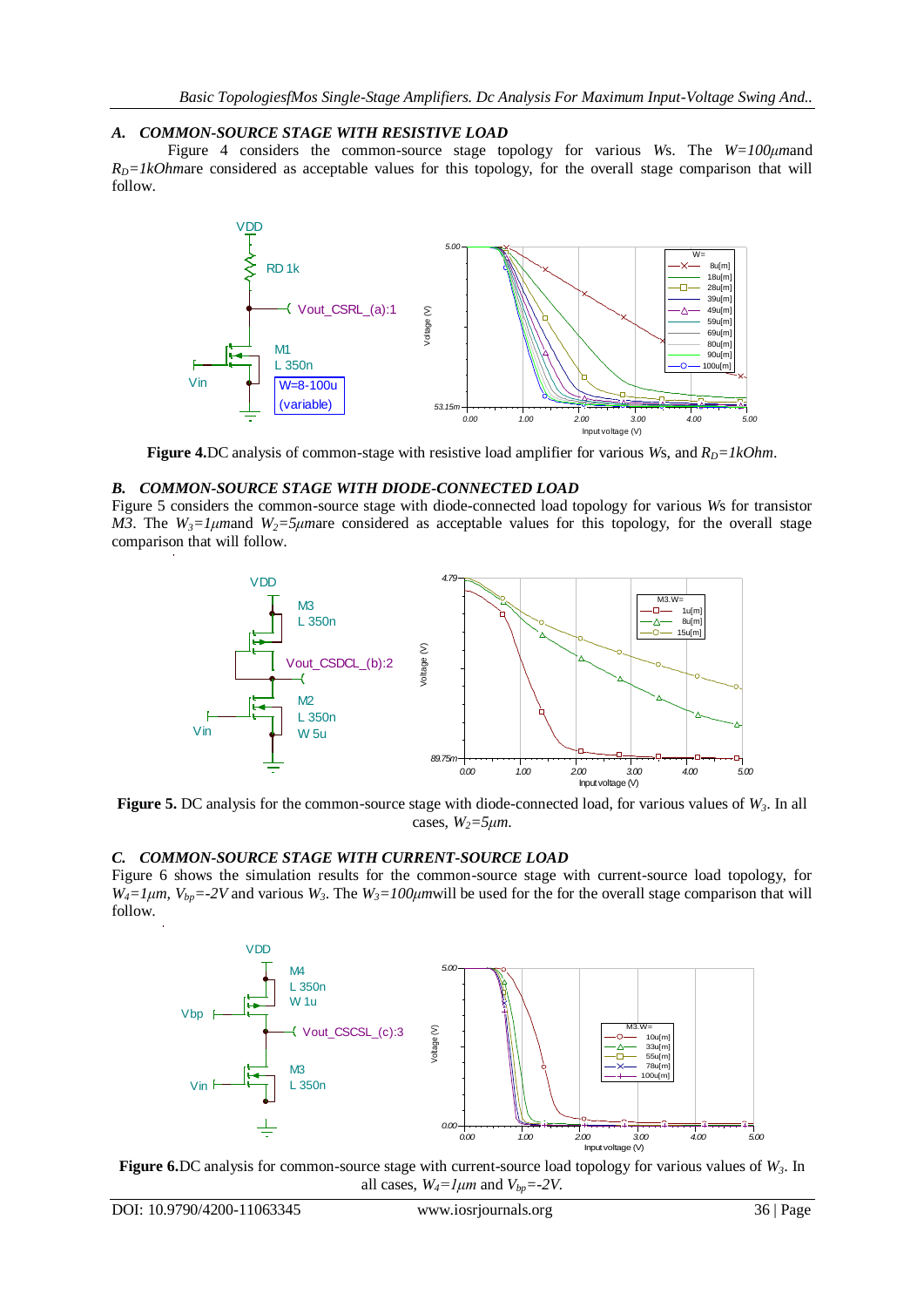# *D. COMMON-SOURCE STAGE WITH ACTIVE LOAD*

Figure 7 shows the DC analysis of the common-source stage with active load topology, for  $W_6 = 5\mu m$  and various *W*<sub>7</sub>. The *W*<sub>7</sub>=*W*<sub>6</sub>=5μm is selected as the appropriate value for the following comparison of all stages.



**Figure 7.** DC analysis for the common-source stage with active load for various *W7*. In all cases *W6=5μm*. The curve remains practically unaffected if  $W_7 = W_6$ .

# *E. COMMON-SOURCE STAGE WITH TRIODE LOAD*

Figure 8 shows the DC analysis for the common-source stage with triode load topology for various combinations of  $W_8$  and  $W_9$ . The finally used values are the  $W_8$ =5 $\mu$ mand  $W_9$ =1 $\mu$ m. In all cases  $V_{bp}$ =-2 $V$ .



**Figure 8.** DC analysis of the common-source stage with triode load topology, for various values of *W<sup>8</sup>* and *W9*. In all cases  $V_{bp} = -2V$ .

#### *F. COMMON-SOURCE STAGE WITH SOURCE DEGENERATION*

Figure 9 shows the various simulation scenarios with the common-source stage with source degeneration topology. Finally,  $R_D = lkOhm$ ,  $R_S = 100Ohm$  and  $W = 60 \mu m$  are the appropriate values that are used in the all stage comparisons in the following section.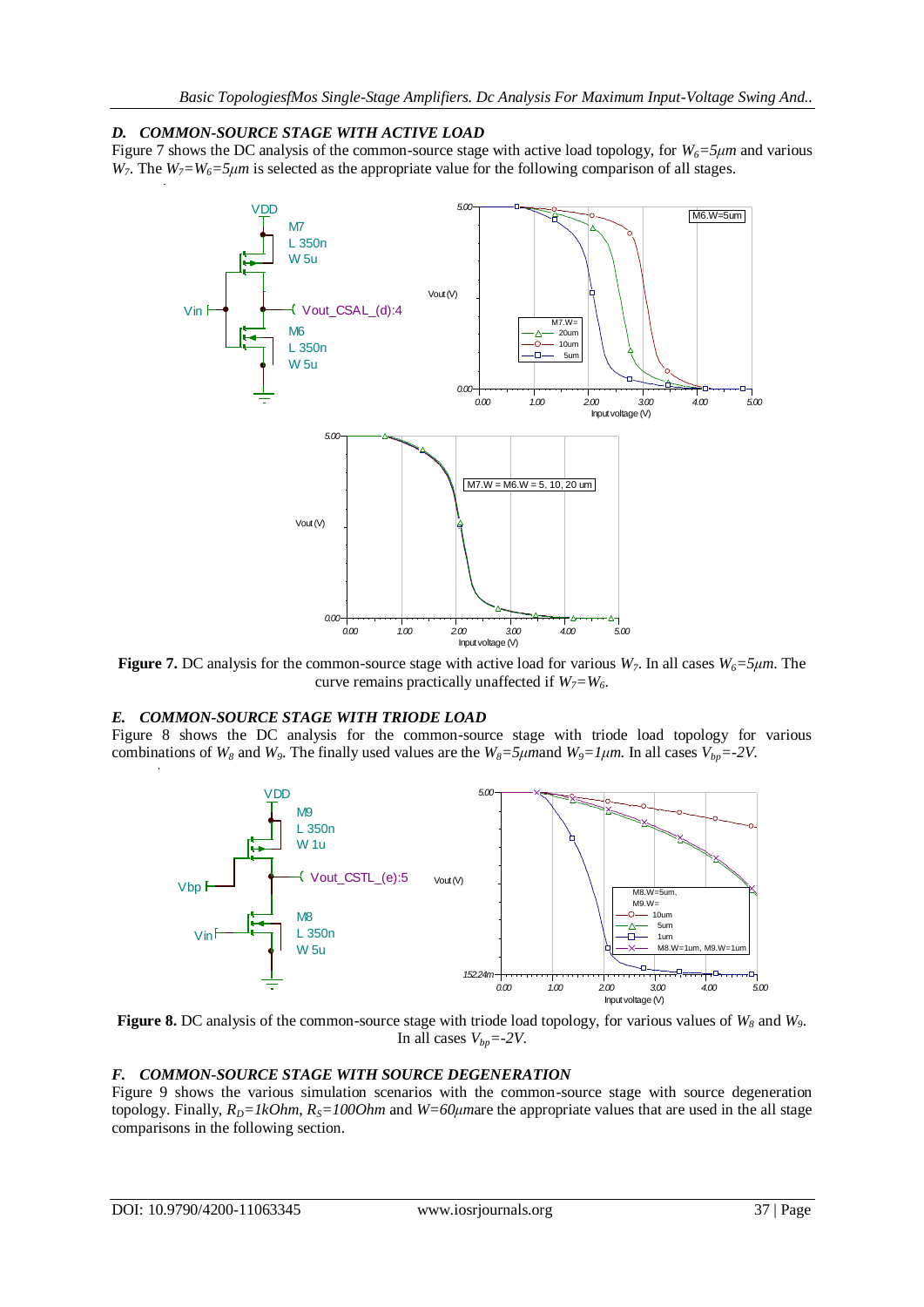

**Figure 9.** DC analysis of the common-source stage with source regeneration. (a) Testing various *W*s for  $R_D = R_S = IkOhm$ . (b) Testing various  $R_D$ s for  $W = 5\mu m$  and  $R_S = 100Ohm$ . (c) Testing various  $R_D$ s for  $W = 5\mu m$  and  $R_S = lkOhm$ . (d)Testing various *Ws* for  $R_D = lkOhm$  and  $R_S = 100Ohm$ .

#### *G. SOURCE-FOLLOWER*

Figure 10 shows the DC analysis for the source-follower topology. The selected values are  $R<sub>S</sub>=1000$ hm and *W=500μm*.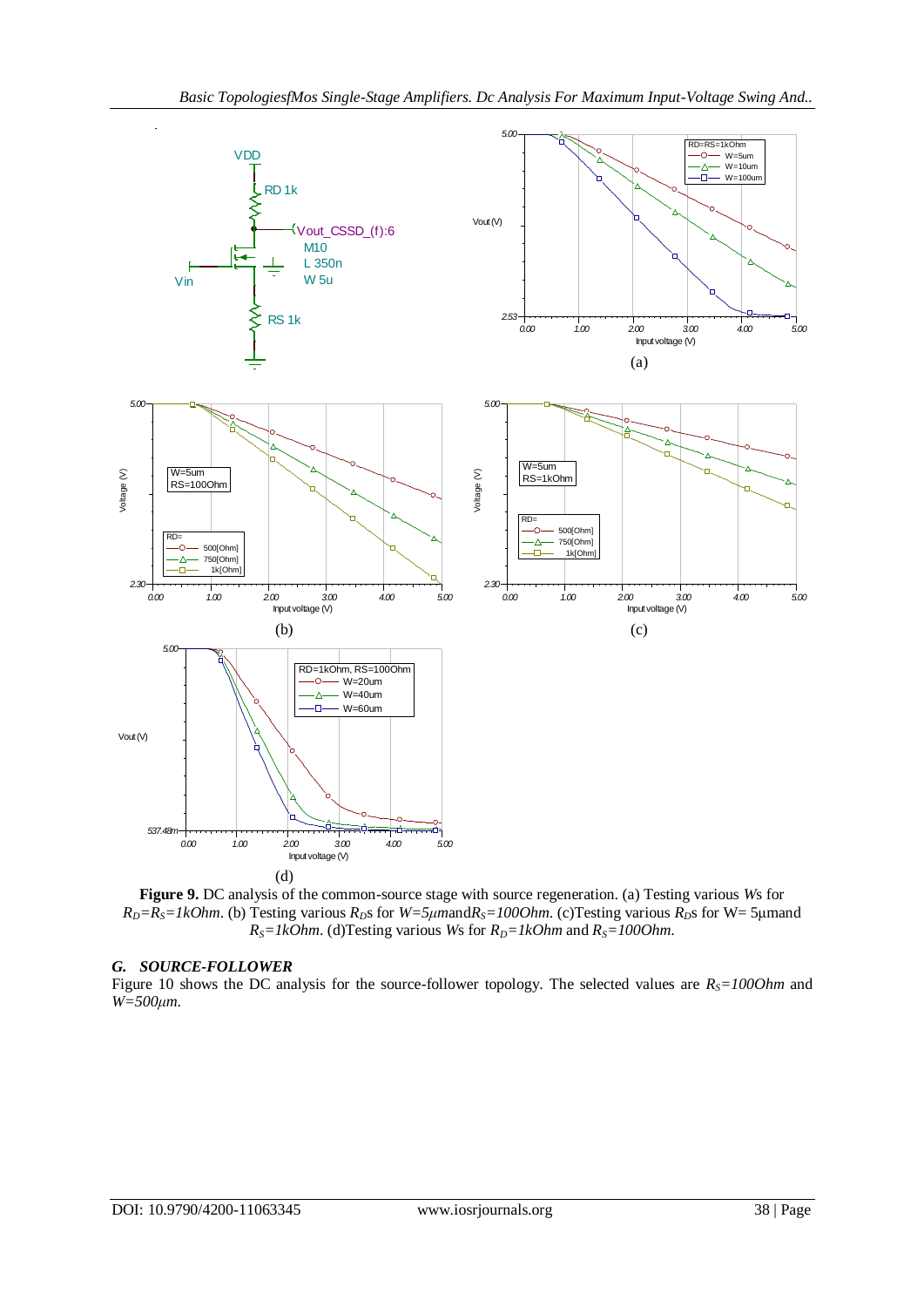

**Figure 10.**DC analysis of source-follower topology for *W=500μm*and various *R<sup>S</sup>* values and for *RS=100Ohm* and various *W* values.

### *H. SOURCE-FOLLOWER WITH NMOS AS CURRENT SOURCE*

Figure 11 shows the DC analysis for the source-follower with nMOS as current-source topology. The selected values  $W_{13} = 500 \mu m$  and  $W_{12} = 1 \mu m$ .



**Figure 11**.DC analysis of source-follower with nMOS as current-source topology for *W13=500μm*, and various *W*<sub>12</sub>. In all case  $V_b = 2V$ .

#### *I. COMMON-GATE STAGE*

Figure 12 shows the DC analysis of the common-gate stage topology. Selected values are *W14=100μm*and  $R_D = 10kOhm$ .



**Figure 12.**DC analysis of common-gate stage topology for  $R_D = lkOhm$  and various *Ws* and then for  $W_{14} = 100 \mu m$ and  $R_D = 10kOhm$ .

#### *J. CASCODE STAGE*

Figure 13 shows the DC analysis of the cascode-stage topology and the appropriate values obtained after various simulations:  $R_D = 5kOhm$ ,  $W_{16} = W_{15} = 100 \mu m$ .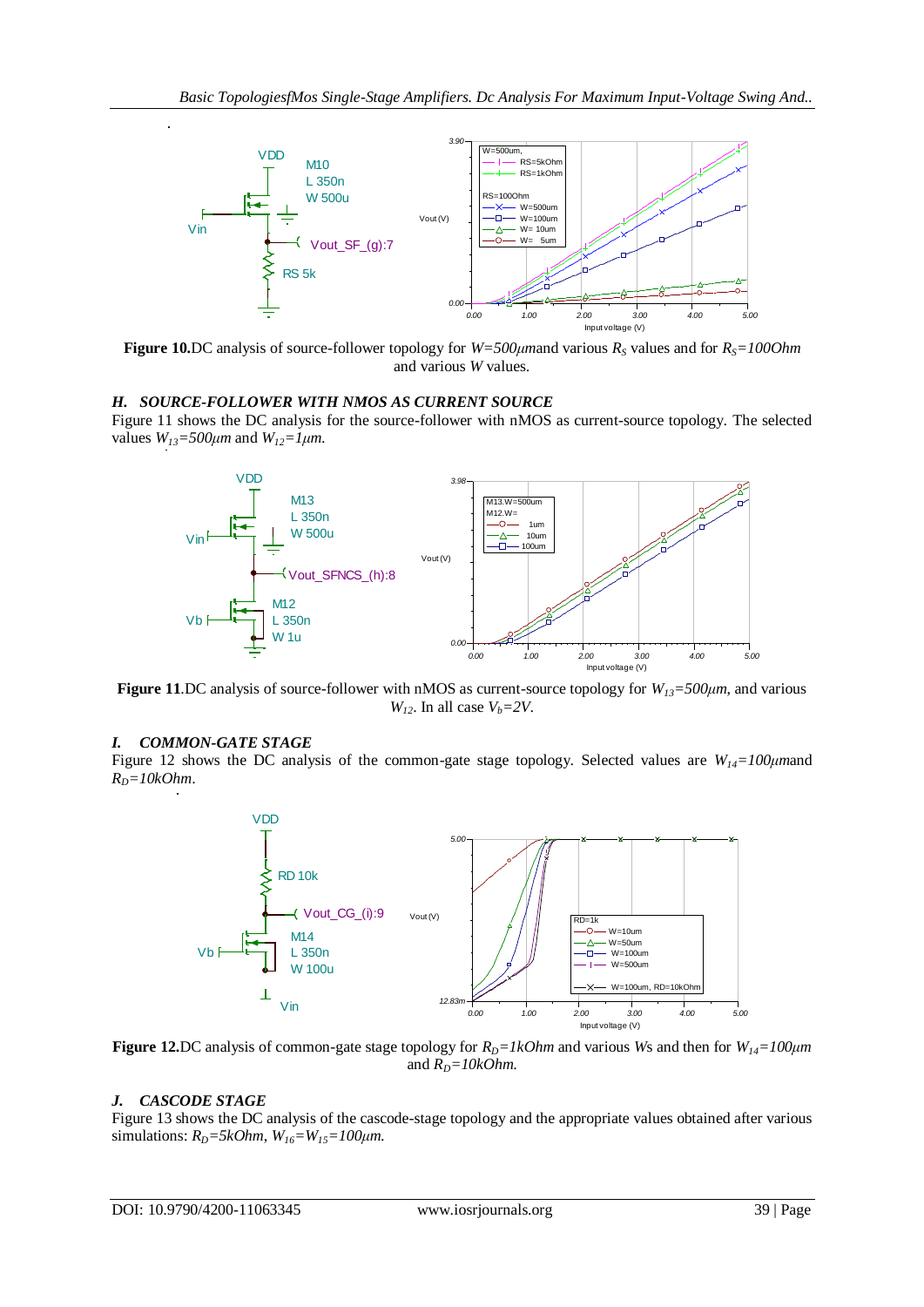

**Figure 13.**DC analysis of cascode-stage topology for various  $R_D$ s,  $W_{15}$ s,  $W_{16}$ s.

# *K. SIMPLE FOLDED CASCODE STAGE*

Figure 14 shows the DC analysis for the simple-cascode stage and the simple folded-cascode stage with nMOS input, for  $R_D = lkOhm$ ,  $W_{nMOS} =11 \mu m$  and  $W_{pMOS} =118 \mu m$ .



**Figure 14.** DC analysis for the simple-cascode stage and the simple folded-cascode stage with nMOS input, for  $R_D = IkOhm$ ,  $\overline{W}_{nMOS} = W_{17} = W_{19} = 11 \mu m$  and  $\overline{W}_{pMOS} = W_{18} = W_{20} = 118 \mu m$ .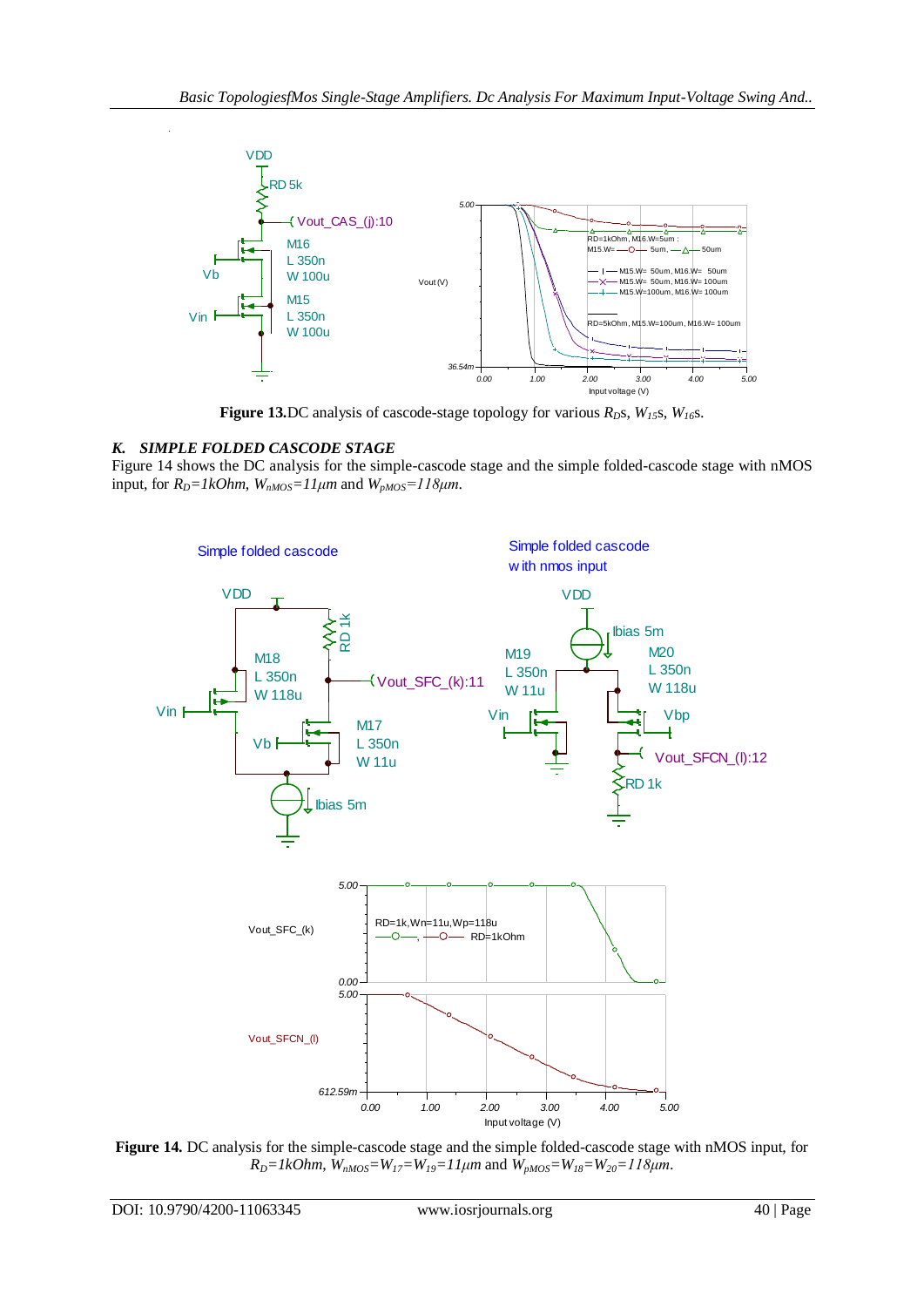

# **IV. DC Comparison Of Standard Topologies**

The DC  $V_{in}$ - $V_{out}$  curves of the basic topologies (CS, CD, and CG) with the design values obtained from the

**Figure 15.** Common simulation of the three basic topologies: of the common-source, common-drain, and common-gate for the device parameters selected in the previous section.

# **V. DC Comparison Of Common-Source Topologies**

Figure 16, shows the design for the simulation of all the CS topologies studied in the current work and their corresponding DC *Vin-Vout* curves. From each these curves, in Fig. 17, the appropriate DC bias voltage is determined along with the maximum allowed input-voltage swing and the corresponding amplification. Table 3 lists all the quantifiable results.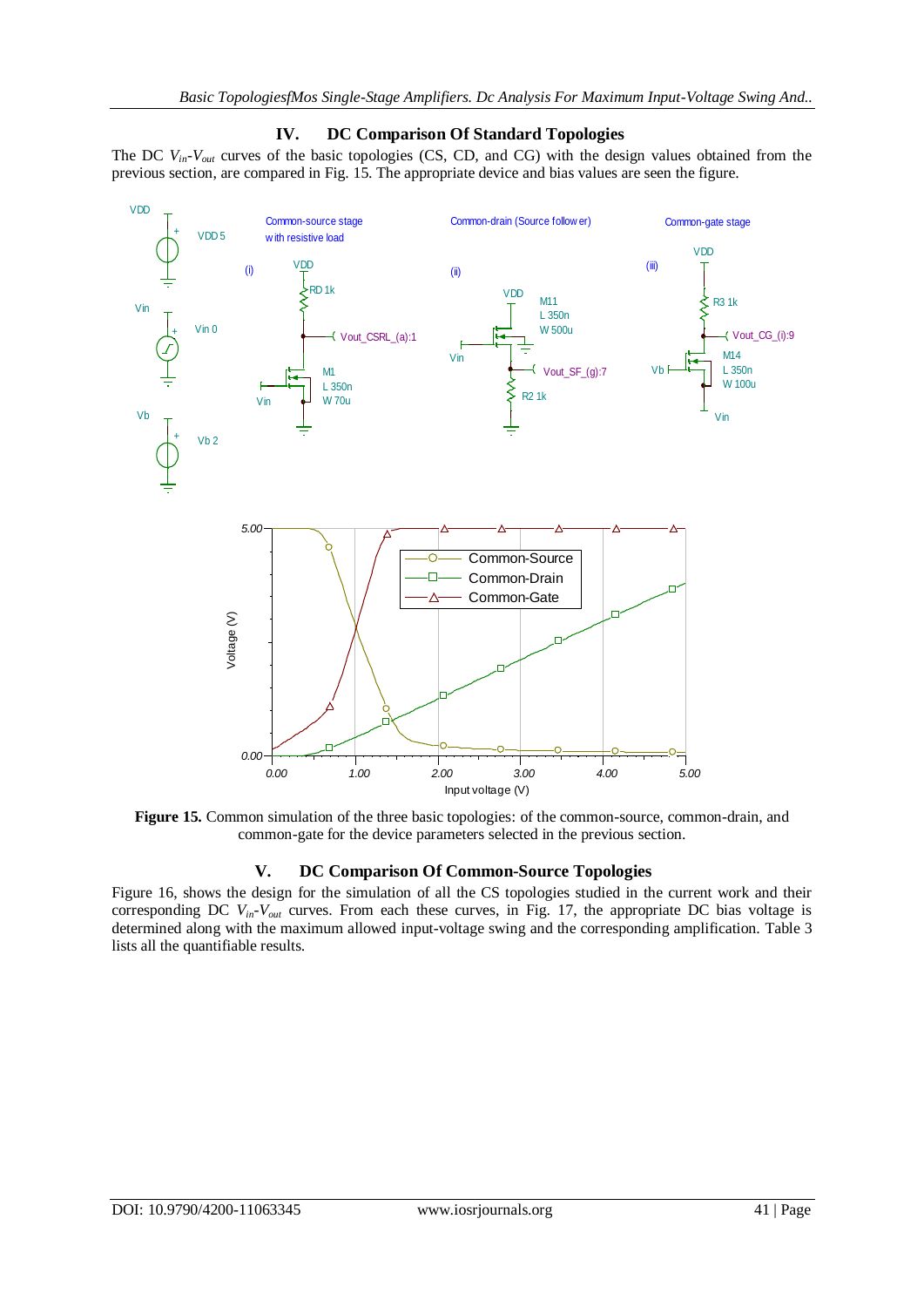

**Figure 16.**DC analysis of all the common-source topologies.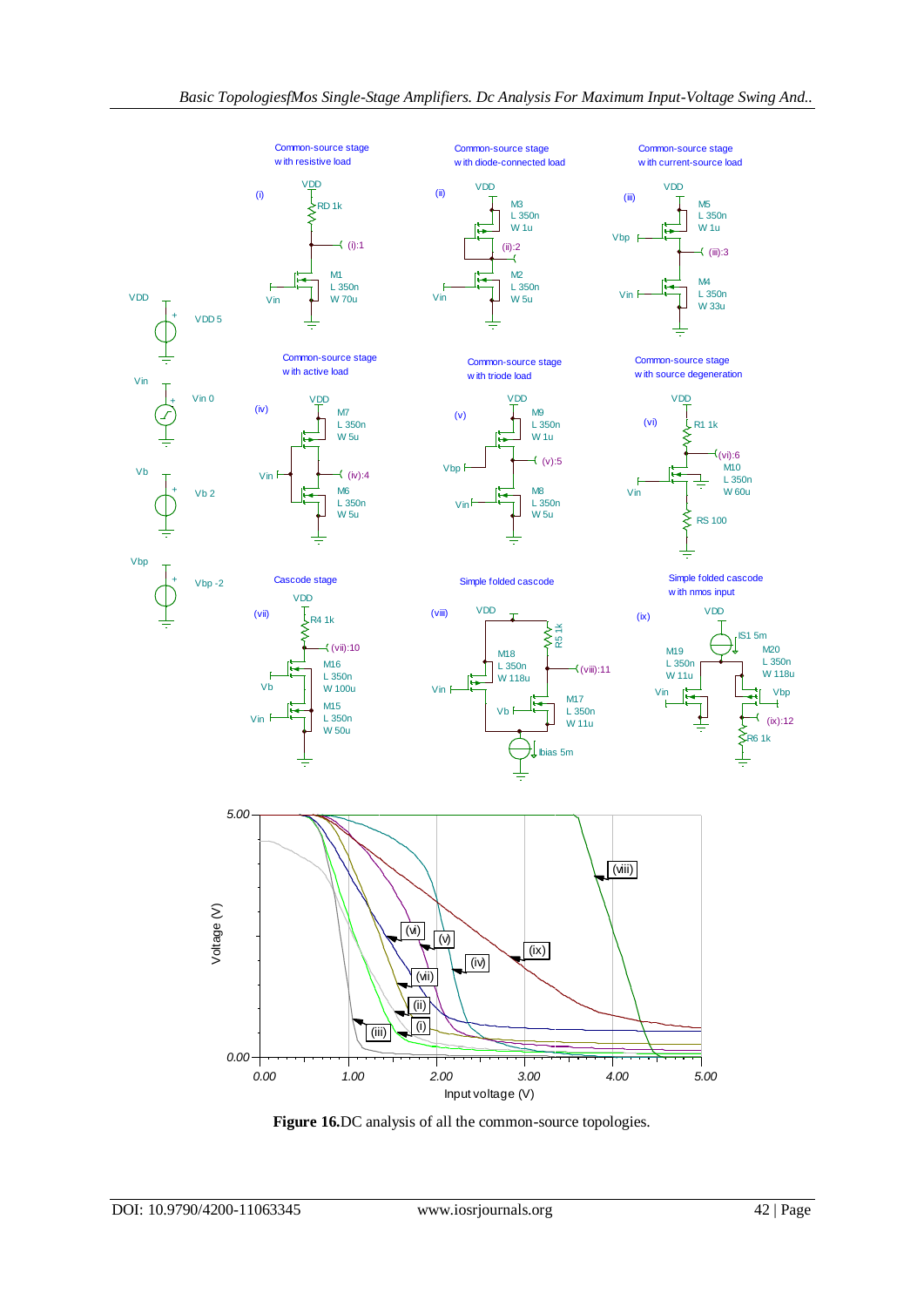

**Figure 17.** Quantification of  $V_{in, bias}$  and gain  $A_v = \frac{dV_{out}}{dV_{in}}$  in the saturation region of the IV-characteristics. The values in parenthesis are: (left voltage edge*Vin,L*, right voltage edge*Vin,R*, *ΔVin*, *ΔV*out).

| <b>Topology</b>     | (i) | (ii)          | (iii)      | (iv)                      | (v) | (vi) | (vii)    | (viii) | (ix) |
|---------------------|-----|---------------|------------|---------------------------|-----|------|----------|--------|------|
| $V_{in,L}(V)$       | 0.6 | 0.7           | 0.7        | $\overline{ }$<br>$\cdot$ | 1.0 | 0.7  | 0.8      | 3.6    | 0.8  |
| $V_{in,R}(V)$       | 1.5 | 1.8           | 1.1        | 2.3                       | 2.1 | 2.0  | −<br>1.1 | 4.4    | 3.7  |
| $\Delta V_{in}(V)$  | 0.9 | 1.1           | 0.4        | 0.6                       | 1.1 | 1.3  | 0.9      | 0.8    | 2.9  |
| $V_{in, bias}(V)$   | 1.1 | $\sim$<br>1.3 | 0.9        | 2.0                       | 1.6 | 1.4  | د. 1     | 4.0    | 2.2  |
| $\Delta V_{out}(V)$ | 4.4 | $\sim$<br>4.3 | ר ו<br>4.3 | 0.8                       | 3.0 | 3.7  | 3.9      | 4.7    | 3.8  |
| $A_v$               | 4.9 | 3.9           | 10.8       | $\sim$<br>1.J             | 2.7 | 2.9  | 4.3      | 5.7    | 1.3  |

**Table3.** Common-sourcetopology DC analysis results.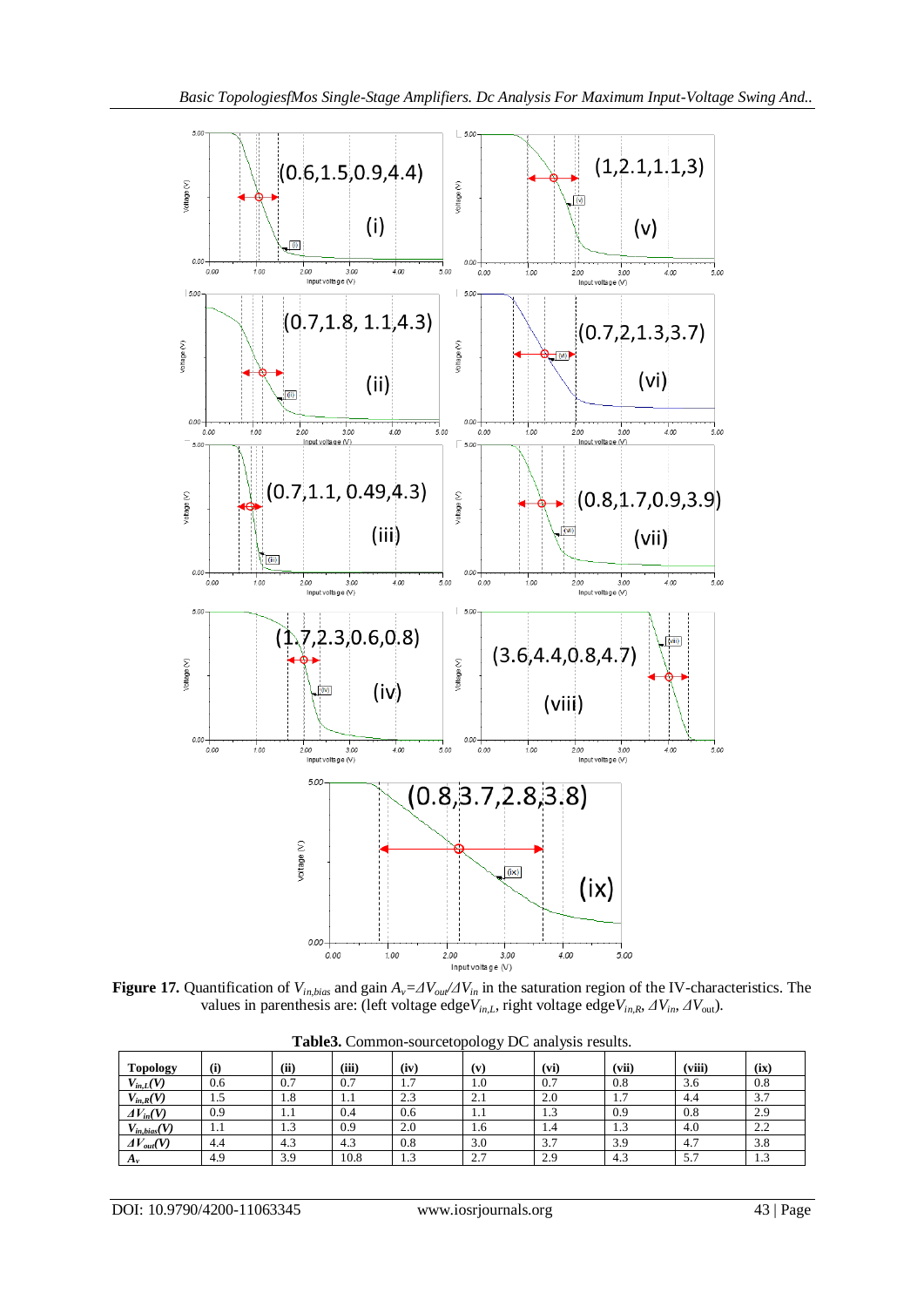# **VI. DC Comparison Of Common-Drain Topologies**

Figure 18, shows the design for the simulation of all the CD topologies studied in the current work and their corresponding DC  $V_{in}$ - $V_{out}$  curves. From each these curves, in Fig. 18, the appropriate DC bias voltage is determined along with the maximum allowed input-voltage swing and the corresponding amplification. Table 4 lists all the quantifiable results.



**Figure 18.**DC analysis of all the source-follower topologies and quantifications for maximum input voltage swing and amplification. The values in parenthesis are: (left voltage edge*Vin,L*, right voltage edge*Vin,R*,*ΔVin*, *ΔVout*).

| <b>Topology</b>     | (i) | (ii) |  |  |  |
|---------------------|-----|------|--|--|--|
| $V_{in,L}(V)$       | 0.6 | 0.6  |  |  |  |
| $V_{in,R}(V)$       | 5.4 | 5.4  |  |  |  |
| $\Delta V_{in}(V)$  | 4.4 | 4.4  |  |  |  |
| $V_{in, bias}(V)$   | 2.8 | 2.8  |  |  |  |
| $\Delta V_{out}(V)$ | 3.7 | 3.8  |  |  |  |
| $A_{\nu}$           | 0.8 | 0.9  |  |  |  |
|                     |     |      |  |  |  |

**Table4.**Source-followertopology DC analysis results.

# **VII. DC Results Of Common-Gate Topology**

Finally, Fig. 19 shows the analysis of the CG DC for determination of maximum input voltage swing and amplification and Table 5 lists the analysis data.